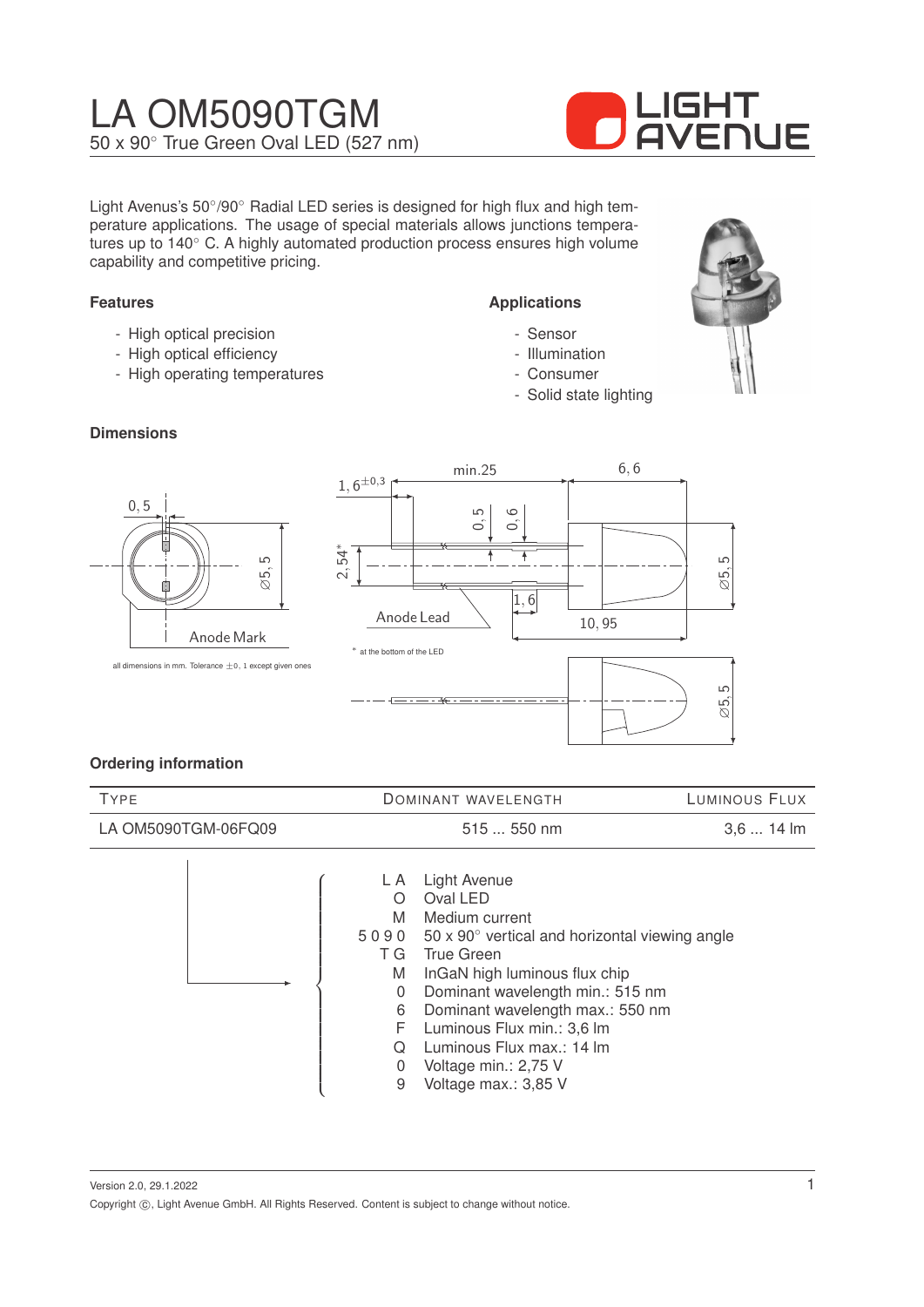

#### **Electro-optical characteristics (T\_A = 25^{\circ} \text{C}</math>)<sup>2</sup>**

| PARAMETER                                                                     | <b>SYMBOL</b>                                  | CONDITION                                                                                        | MIN.        | TYP <sup>1</sup>             | MAX.        | Unit                     |
|-------------------------------------------------------------------------------|------------------------------------------------|--------------------------------------------------------------------------------------------------|-------------|------------------------------|-------------|--------------------------|
| Luminous Flux<br>Luminous intensity                                           | $\Phi_v$<br>$I_{\eta}$                         | $I_f = 50 \text{ mA}$<br>$I_f = 50 \text{ mA}$                                                   | 3.6         |                              | 14          | Im<br>cd                 |
| Forward voltage<br>Peak wavelength<br>Spectral width<br>Beam Divergence Angle | $V_{F}$<br>$\lambda_{peak}$<br>RMS<br>$\theta$ | $I_f = 50 \text{ mA}$<br>$I_f = 50 \text{ mA}$<br>$I_f = 50 \text{ mA}$<br>$I_f = 50 \text{ mA}$ | 2,75<br>515 | 3,20<br>527<br>30<br>50 x 90 | 3.85<br>550 | V<br>nm<br>nm<br>$\circ$ |

## **Maximum ratings (** $T_A = 25$ °C)

| <b>PARAMETER</b>               | <b>SYMBOL</b> | CONDITION                 | <b>MINIMUM</b> | <b>MAXIMUM</b> | UNIT         |
|--------------------------------|---------------|---------------------------|----------------|----------------|--------------|
| <b>Operating Current</b>       | $1_{f,max}$   |                           |                | 70             | mA           |
| <b>Operating Pulse Current</b> | $I_{fp,max}$  | $t_p = 10 \mu s, D = 2\%$ |                | 300            | mA           |
| <b>Operating Temperature</b>   | $T_{op}$      |                           | $-40$          | 120            | $^{\circ}$ C |
| Storage Temperature            | $T_{st}$      |                           | $-50$          | 125            | $^{\circ}$ C |
| Junction Temperature           | $T_i$         |                           |                | 140            | $^{\circ}$ C |
| Reverse Voltage                | $V_{R.}$      |                           | 10             |                | V            |
| <b>Power Consumption</b>       | $P_{tot}$     |                           |                | 180            | mW           |

#### **Binning** ( $I_F = 50$  mA)

| DOMINANT WAVELENGTH<br>(MM) |      | LUMINOUS FLUX<br>(LM) |            |                | <b>VOLTAGE</b><br>(V) |            |      |      |
|-----------------------------|------|-----------------------|------------|----------------|-----------------------|------------|------|------|
| Bin                         | Min. | Max.                  | <b>Bin</b> | Min.           | Max.                  | <b>Bin</b> | Min. | Max. |
| 0                           | 515  | 520                   | F          | 3,6            | 4                     | 0          | 2,75 | 2,95 |
|                             | 520  | 525                   | G          | 4              | 4,5                   |            | 2,85 | 3,05 |
| 2                           | 525  | 530                   | Н          | 4,5            | 5                     | 2          | 2,95 | 3,15 |
| 3                           | 530  | 535                   |            | 5              | 5,6                   | 3          | 3,05 | 3,25 |
| 4                           | 535  | 540                   | J          | 5,6            | 6,4                   | 4          | 3,15 | 3,35 |
| 5                           | 540  | 545                   | Κ          | 6,4            | 7,2                   | 5          | 3,25 | 3,45 |
| 6                           | 545  | 550                   |            | 7,2            | 8                     | 6          | 3,35 | 3,55 |
|                             |      |                       | M          | 8              | 9                     | 7          | 3,45 | 3,65 |
|                             |      |                       | N          | $\overline{9}$ | 10                    | 8          | 3,55 | 3,75 |
|                             |      |                       | Ο          | 10             | 11,25                 | 9          | 3,65 | 3,85 |
|                             |      |                       | P          | 11,25          | 12,5                  |            |      |      |
|                             |      |                       | Q          | 12,5           | 14                    |            |      |      |
|                             |      |                       |            |                |                       |            |      |      |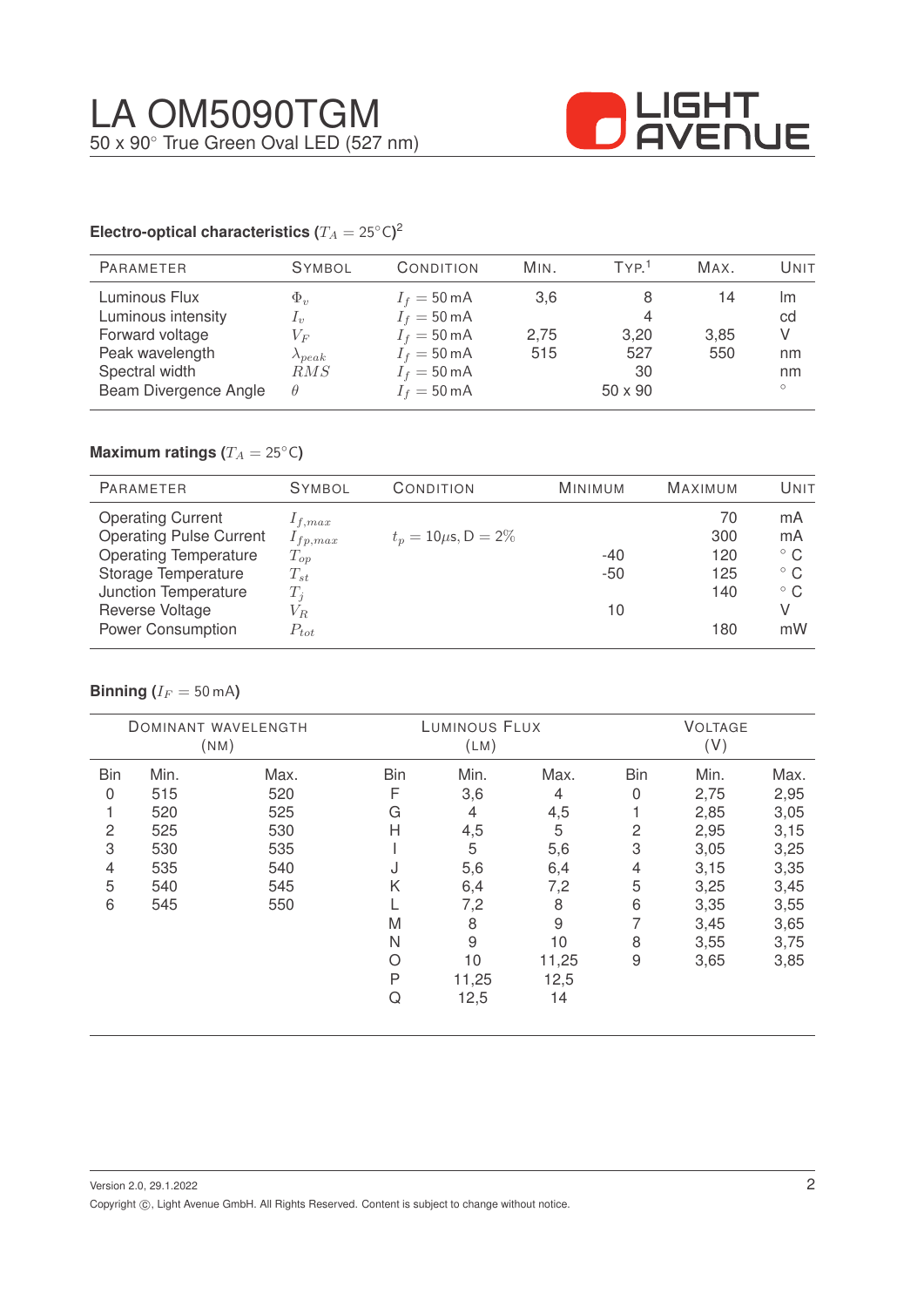

### **Thermal characteristics**

| PARAMETER                                 | <b>SYMBOL</b>  | <b>VALUE</b> | Unit           |
|-------------------------------------------|----------------|--------------|----------------|
| Thermal resistance junction ambient       | $R\Theta_{JA}$ | 180          | K/W            |
| Soldering temperature (3 seconds maximum) | $T_{solid}$    | 260          | $\circ$ $\cap$ |

#### **Recommended Solderpad and internal circuit**





#### **Soldering**

| <b>METHOD</b>        | SOLDERING CON-<br><b>DITIONS</b>                                                                   | REMARK (VALID FOR TTW AND LEAD FREE<br>SOLDERING)                                                                                                                                                                                                                                                                                                                                            |
|----------------------|----------------------------------------------------------------------------------------------------|----------------------------------------------------------------------------------------------------------------------------------------------------------------------------------------------------------------------------------------------------------------------------------------------------------------------------------------------------------------------------------------------|
| <b>TTW</b> soldering | Bath temperature<br>250°C, Immersion<br>time: within 5 sec.                                        | Soldering system: Very good soldering results<br>have been achieved on ERSA soldering sys-<br>tems at a bath temperature of 250°C and at a<br>feeding rate of 1.2 m/s.                                                                                                                                                                                                                       |
| Lead free soldering  | Bath temperature<br>260°C, immersion<br>time: within 3 sec.                                        | We recommend dosage of the soldering flux<br>with a spray fluxer or nozzle fluxer. If this is not<br>possible, one should pay attention to avoid con-<br>tact of the soldering flux and the LED body and<br>to keep the recommended preheat period.<br>We recommend to use a water based soldering<br>flux (e.g. Pacific 2007 interflux Electronics NV).<br>Do not use alcohol based fluxer. |
| Soldering iron       | 30W or smaller,<br>temperature at tip<br>of iron maximum<br>300°C, soldering<br>time within 3 sec. | During soldering take care not to press the tip<br>of iron against the lead. To prevent heat from<br>being transferred directly to the lead hold the<br>lead with a pair of tweezers while soldering.                                                                                                                                                                                        |

Actual solder profile may vary from the example given, and is very much depending on wave type, machine configuration, geometrical configuration, board shape etc. It is strongly recommended to optimize and

Version 2.0, 29.1.2022 Copyright  $\circled{c}$ , Light Avenue GmbH. All Rights Reserved. Content is subject to change without notice.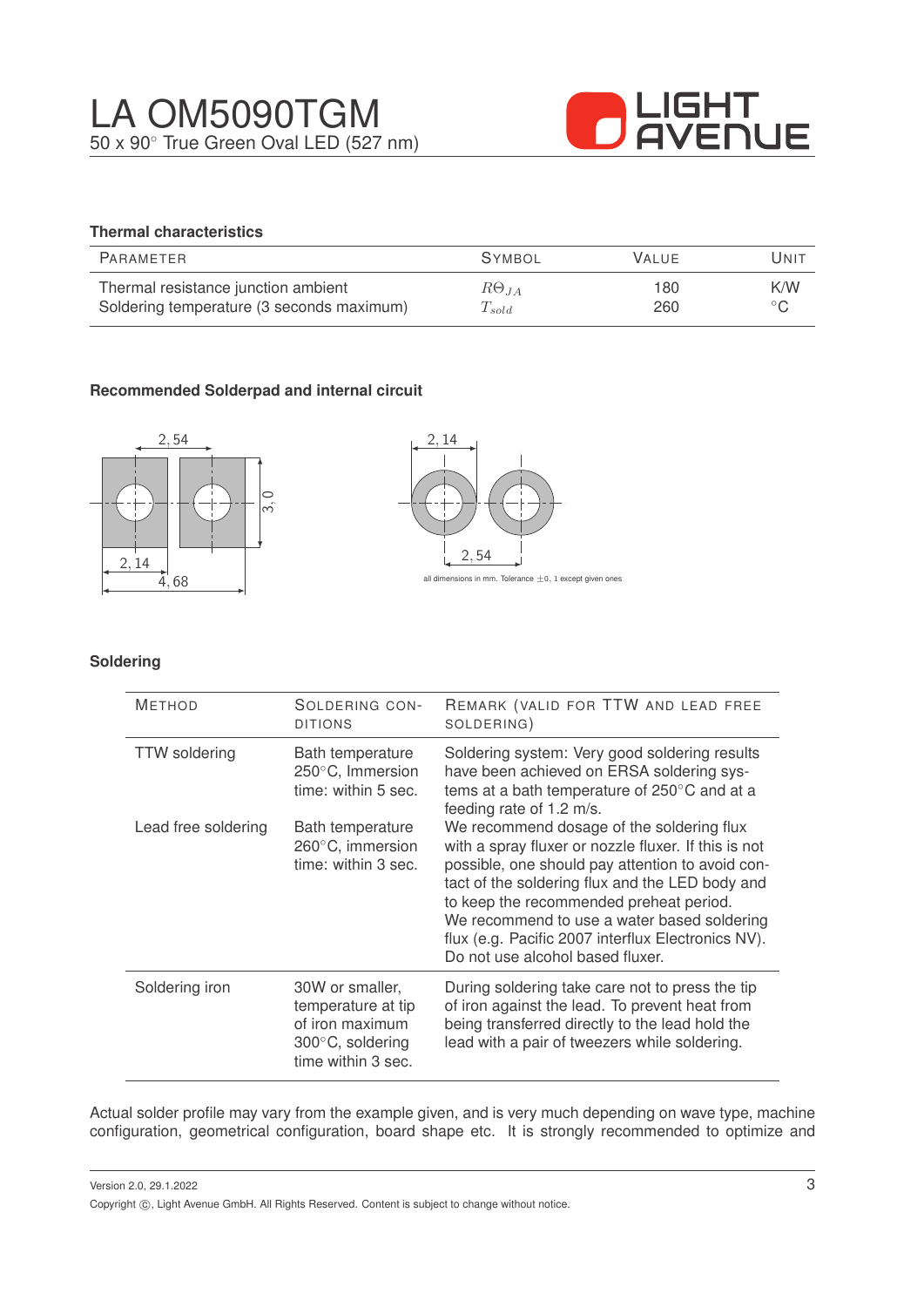



evaluate the actual soldering conditions carefully for each individual project before releasing the soldering process.

#### **Mounting**

- The lead should be bent at a point located at least 0.8 mm away from the package. Bending should be performed with base firmly fixed by means of a jig or radio pliers.
- Lead binding should be carried out prior to soldering and never during or after soldering.
- Locate the lead, ensuring correct alignment, thereby reducing stress to the LED.
- Due to thermoplastic encapsulant the LEDs are slightly more sensitive to the effects of stress during automatic mounting (such as mechanical stress within the package resin transmitted via the leads).
- The insertion pressure and clinching angle must both be minimized so as to minimize the leadcuttingstress and clinch stress applied to the LED lamps.
- Please evaluate the specific mounting process carefully for each individual project before actually using the automatic mounting machine to mount these LED lamps. Setting the best clinch angle and force may require experimentation when the automatic insertion machine is first set up.
- Please pay attention: The heat sink lead is also the anode lead at the same time. Metal pads on PCB surrounding the heat sink leads of the LEDs should be as large as possible.



Version 2.0, 29.1.2022 Copyright ©, Light Avenue GmbH. All Rights Reserved. Content is subject to change without notice.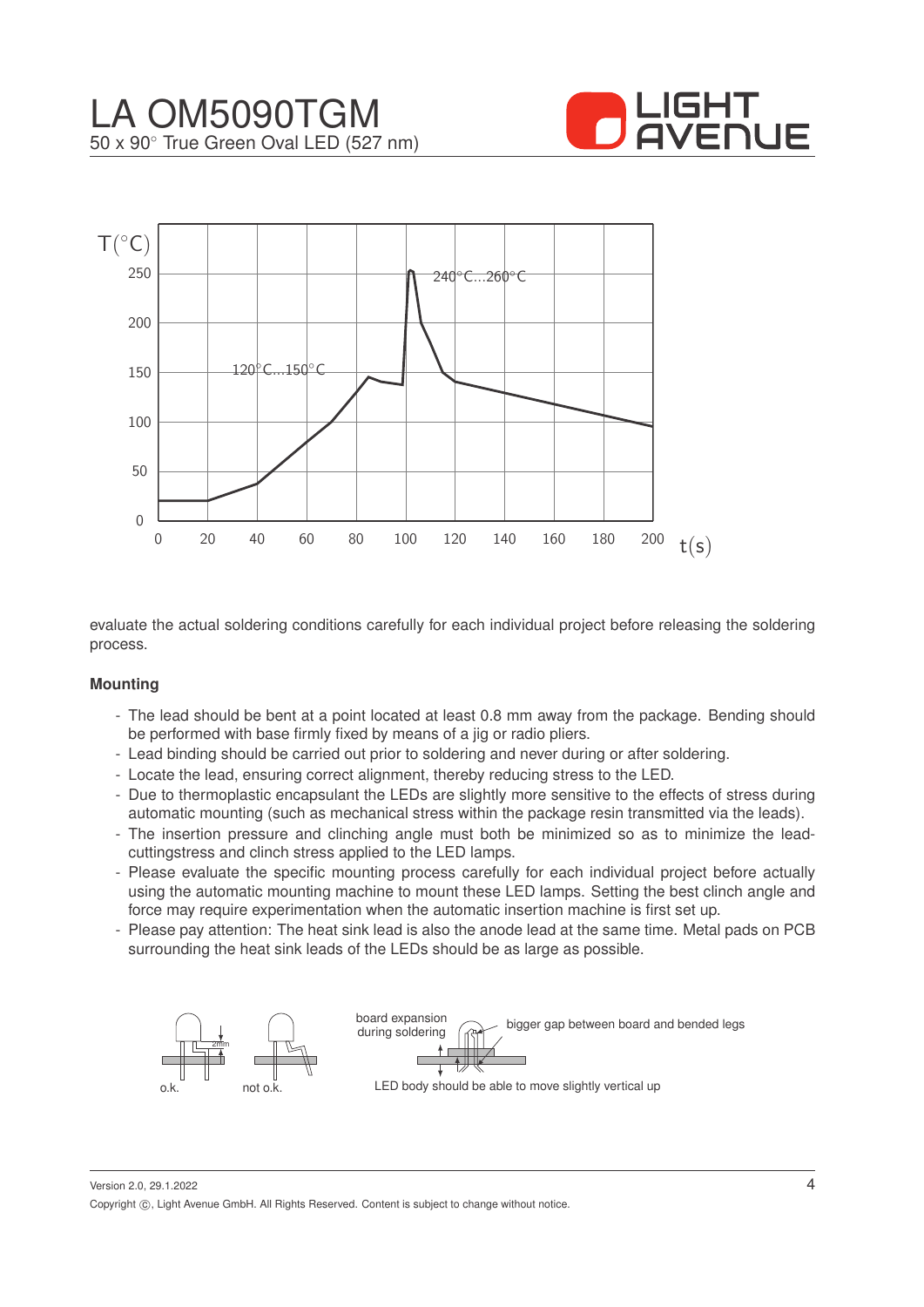

#### **Cleaning and Coating**

Do not use untested chemical liquids, because they may cause crack formation or haze on the surface of the plastic body. When cleaning is required, refer to the following table for the proper chemical to be used (Immersion time less than 3 minutes at room temperature).

| <b>SOLVENT</b>    | <b>ADABTABILITY</b> |
|-------------------|---------------------|
| Water             | can be used         |
| Amonium Hydroxide | can be used         |

Should you intend to provide the LEDs with a conformal coating, please take care to use a water-based coating.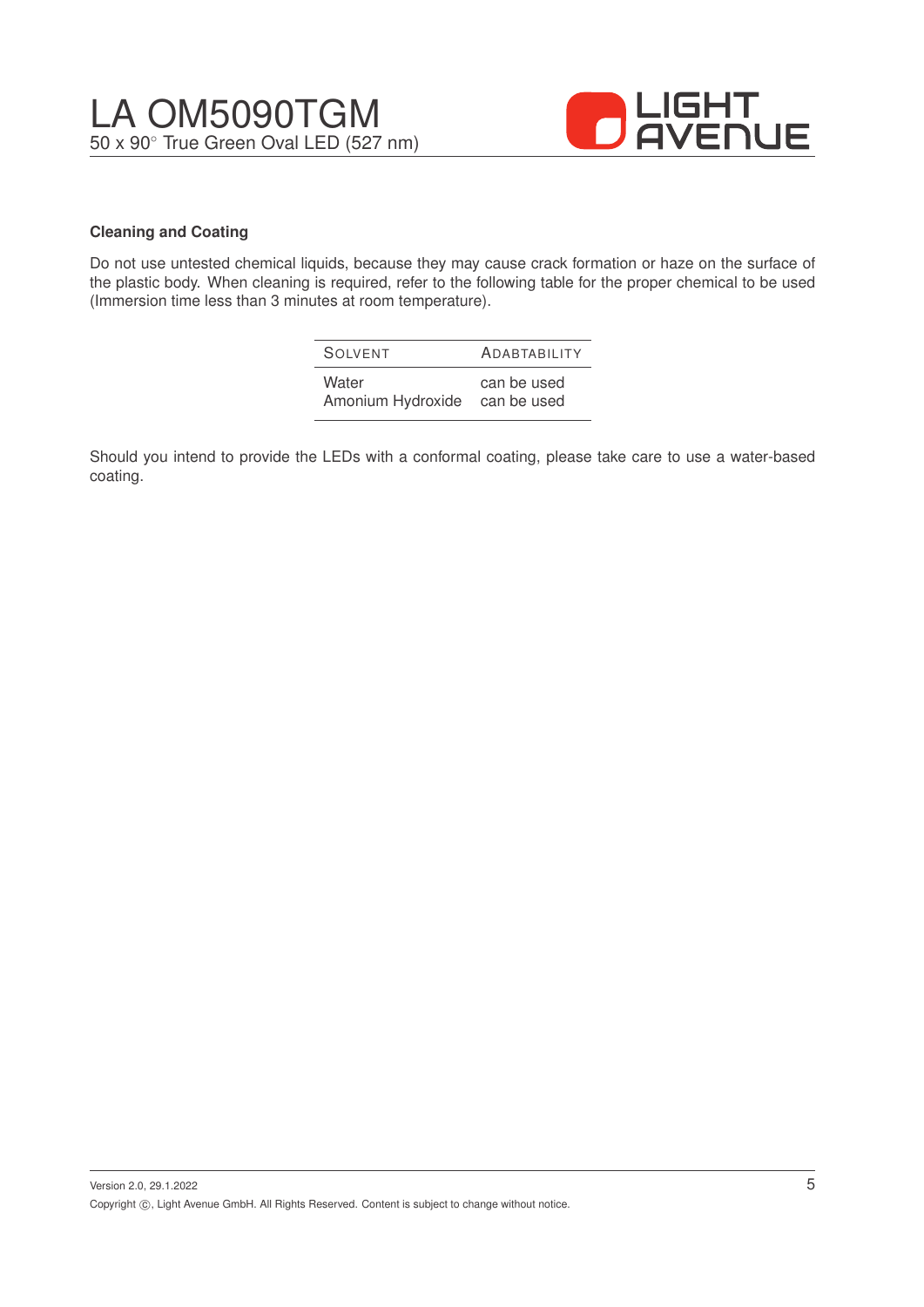

# Typical electro-optical data<sup>2</sup>



Version 2.0, 29.1.2022 Copyright ©, Light Avenue GmbH. All Rights Reserved. Content is subject to change without notice.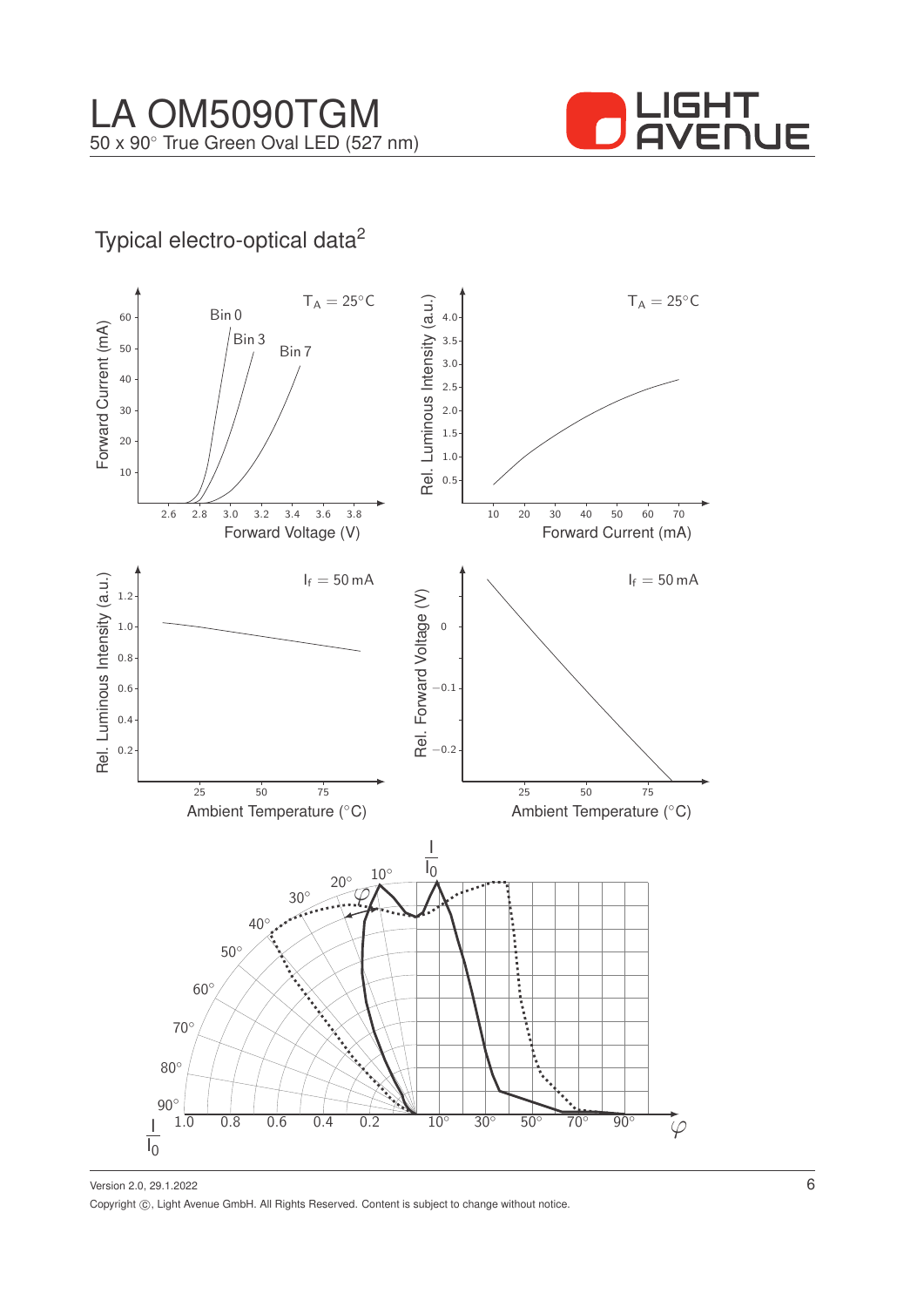

#### **Important Usage and Application Information**

Lead free product - RoHS compliant.

All products, product specifications and data to improve reliability, function, design or otherwise are subject to change without notice. The information describes the type of component and shall not be considered as assured characteristics.

Due to technical requirements components may contain dangerous substances. For information on the types in question please contact our Sales Organization.

The light output of the products may cause injuries to human eyes in circumstances where the products are viewed directly with unshielded eyes. LEDs can emit highly concentrated light which can be hazardous to the human eye. Products which incorporate these devices have to follow the safety precautions given in IEC 60825-1 and IEC 62471.

#### **Handling and Storage Conditions**

Please be careful when handling the products, particularly if an over-voltage exceeds the maxium rating. The overflow in energy may cause damage to the products. In addition these products are sensitive to static electricity. Customers have to take care when handling the products to ensure that the handling process is fully protected against static generation. Ensure that products are grounded and that the facility has conductive mats, antistatic uniforms and shoes. Antistatic containers are considered to be a good insurance against static electricity. The soldering iron point should be properly grounded. An atmospheric ionizer is recommended for use in the facility where static could be generated.

Storage ambient conditions for all LEDs in sealed packages must be within  $T_A = 10...40^\circ$ C and relative humidity < 60%. LEDs in opened packages must be used within 2 weeks after opening. Storage time under the conditions above in sealed packages must not exceed 24 months.

#### **Packing**

LEDs are packaged automatically with a quantity of 1000 or 2000 pieces into paperboard containers. Labels for identification of cathode and anode and with the lot data are placed on the box. The label shows company name and address, LED type, quantity, lot number, production date, machine number and the appropriate barcode. The box is hermetically sealed in a plastic bag for shipment.

#### **Returns and Complaints**

For complaints and returns of material a RMA-number is necessary. Samples for analysis purposes can be send to us without credit.

#### **Shipping Conditions**

If not otherwise arranged, the "General Terms of Business of Light Avenue GmbH" apply for any shipment. If this document is not familiar to you, please request it at our nearest sales office.